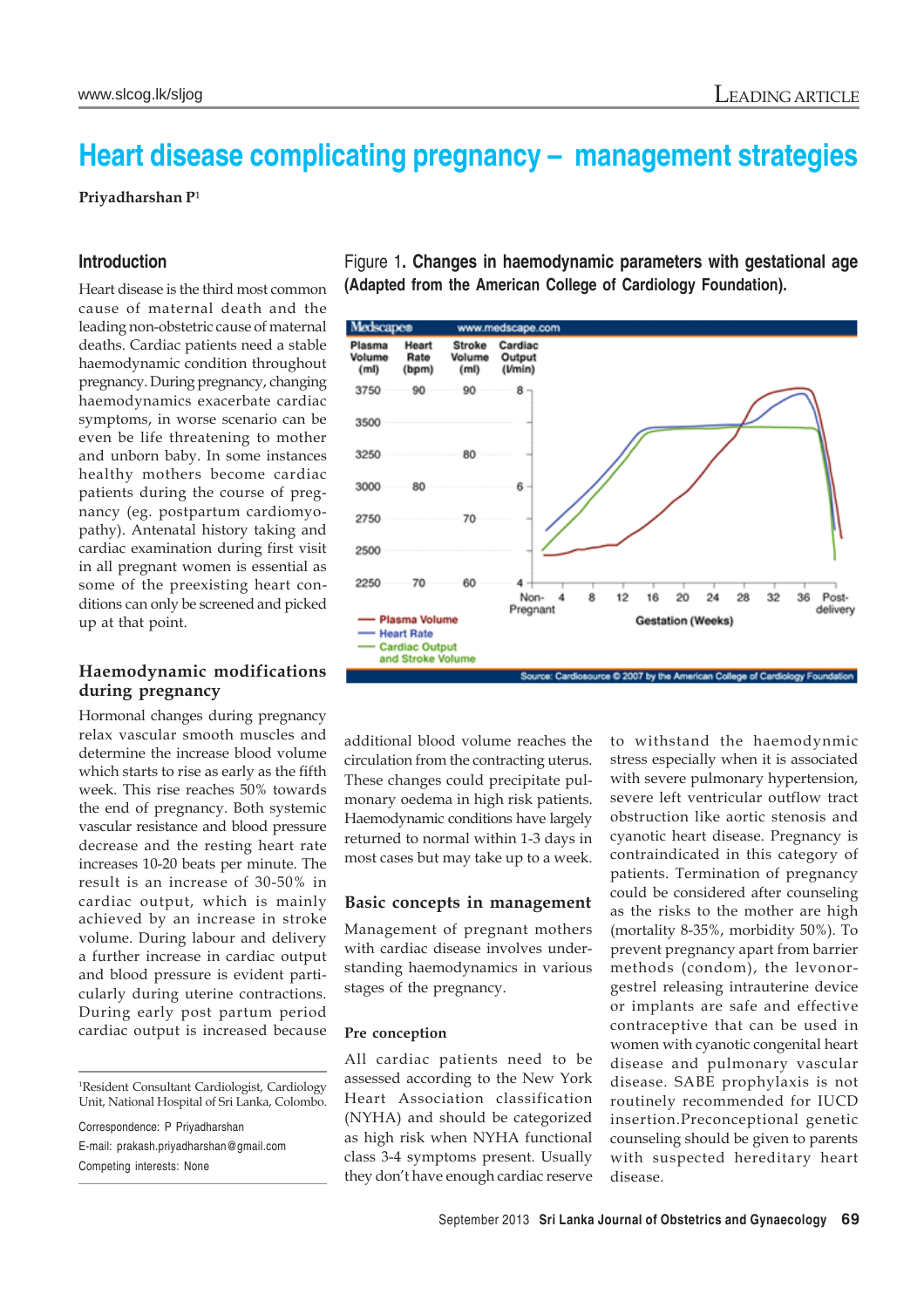### **During pregnancy**

Patients with cardiac diseases need close follow-up usually after the beginning of the second trimester. In patient management could be considered in high risk patients. Primary aim should be to optimize haemodynamic status for delivery and this could be achieved by medication but they should be safely non-teratogenic. Antiplatelet agents aspirin is well tolerated and safe during pregnancy. Clopidogrel has limited information on safety but could be considered when benefits outweigh the risk. Rate controlling medications such as beta blocker can cause fetal bradycardia and hypoglycemia, diltiazam has possible teratogenic effect, digoxin is safe but monitoring dioxin levels is unreliable. ACE inhibitors and angiotensin receptor blockers are contraindicated as they can cause renal dysplasia. Stations, atorvastatin, rosuvastatin, also can cause congenital anomalies and are contraindicated in pregnancy. Anticoagulants such as wafarin can cause embryopathy when used in first trimester but it is dose dependent. Heparin is safe but long term usage can cause osteoporosis. Anti arrthymic medication amiadarone can cause fetal hypo, hyperthyroidism.

In case of failed medical management cardiac interventions could be performed for optimization for delivery. In order to prevent possible further aggravation of cardiac status any intervention should be planned in the 2nd trimester. Procedure related complication to mother and foetus has to be minimized. Percutaneous interventions such as percutaneous transeptal mitral commissurotomy (PTMC) for severe mitral stenosis, aortic valvuloplasty for severe aortic stenosis are performed during second trimester. Open surgeries such as valve repair and coronary artery bypass graft also can be performed during second trimester. Since open cardiac surgeries have high fetal mortality, strict fetal monitoring with umbilical artery Doppler during surgery is recommended and in order to change

maternal cardiac settings in cardiac bypass (pulsatile/ non pulsatile) cardiac anesthetist should be informed when there is a compromise in fetal blood flow. Radiation on the foetus depends on the radiation dose and the gestational age at which exposure occurs. If possible, procedures should be delayed until at least the completion of the period of major organogenesis (12 weeks after menses). The safe dose is <50 mGy.

### **During delivery**

Mild to moderate risk patients can undergo normal vaginal delivery. Second stage should be assisted to reduce the labour time and pain should be controlled with epidural anesthesia. Hemodynamic monitoring is vital throughout labour and cardiac patients ideally should be managed in a high dependency unit or in an ICU. High risk patients may not withstand the stress of labour. These patients should undergo planned cesarean section when the foetus considered viable. Even termination of pregnancy has its attendant risks of 7% maternal mortality in high risk patients because of vasodilatation and depression of myocardial contractility due to anesthesia.

Endocarditis prophylaxis is now only recommended for patients at highest risk of aquiring endocarditis during high risk procedures, eg. dental procedures. During delivery the indication for prophylaxis has been controversial and, given the lack of convincing evidence that infective endocarditis is related to either vaginal or caesarean delivery, antibiotic prophylaxis is not recommended during vaginal or caesarean delivery.

### **Post delivery**

Monitoring patient in post delivery is important. The plasma volume and cardiac output increase during post partum period due to uterine contraction. Mothers can develop symptoms if they have poor cardiac reserve. It can be managed with standard cardiac medications including diuretics. In high risk patients reliable contraceptive methods should be discussed before discharge. Genetic counseling also should be given to the mother before considering future pregnancy in case of family history of congenital cardiac disease.

# **Specific cardiac conditions Pulmonary embolism**

It is the leading non-obstetric cause of maternal mortality. The most dangerous period still being the first 24 hours after delivery (vaginal or surgical), and the heightened risk continuing although diminishing over the next 6 weeks. The clinical symptoms and signs of pulmonary embolism during pregnancy include dyspnoea, chest pain, tachycardia, haemoptysis, and collapse. Diagnosis is made by clinical suspicion and aided by investigations. Compression ultrasonography of leg veins to exclude DVT can be considered. D dimers could be positive in pregnancy therefore, it cannot be used solely to diagnose pulmonary embolism during pregnancy. MRI does not involve radiation exposure and not harmful to the fetus. It has a high sensitivity and specificity for the diagnosis of iliac vein thrombosis.

# Figure 2**. CT scan-saddle shaped thrombi in main pulmonary artery.**



CT pulmonary angiography should be performed, when the diagnosis cannot be confirmed (Figure 2). It is preferred over ventilation-perfusion lung scanning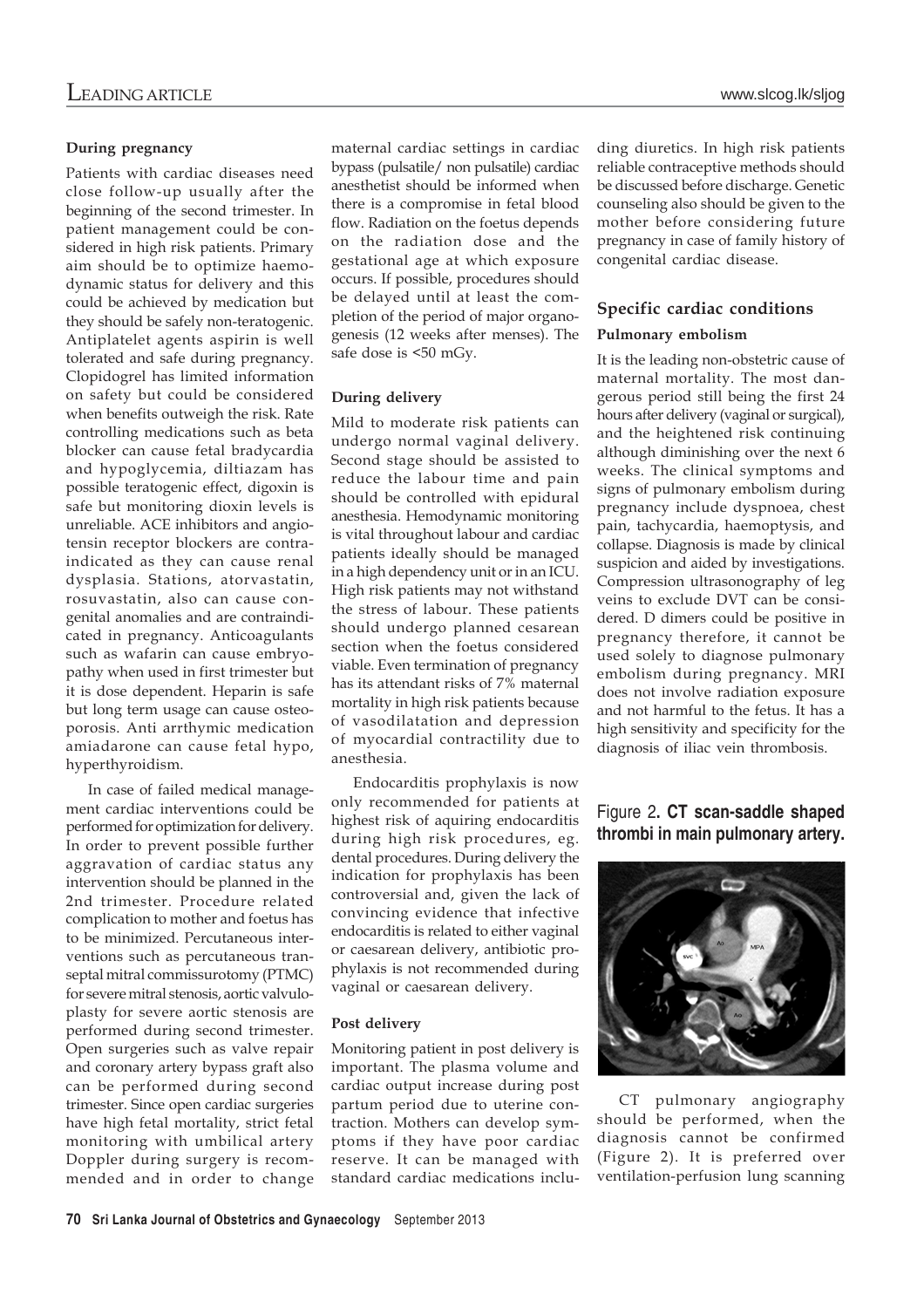for the diagnosis of pulmonary embolism because radiation dose to foetus is comparatively high in perfusion scan still lower than cut off value for dangerous level to the foetus.

High risk patients with low blood pressure need streptokinase although it is relatively contraindicated. Other patients can be managed with heparin infusion. In patients with recent pulmonary embolism, pre-partum heparin treatment should be restarted 6 h after a vaginal birth and 12 h after a caesarean delivery. To prevent pulmonary embolism all patients should be mobilized early and well hydrated. High risk patients should use compression stockings with LMW heparin pre partum and 6 week post partum. Intermediate risk patients should receive LMW heparin post partum for 7 days.

# **Pulmonary hypertension**

Severe pulmonary vascular disease with (in the Eisenmenger syndrome) or without septal defects has long been known to carry the highest risk (maternal mortality 30-50%). This is mainly because of a life-threatening further rise in pulmonary vascular resistance due to pulmonary thrombosis or fibrinoid necrosis which develops particularly fast in the peripartum and postpartum periods. In the Eisenmenger syndrome right to left shunting increases during pregnancy because of systemic vasodilatation and right ventricular overload with increased cyanosis and decrease in pulmonary blood flow. Patient with severe pulmonary hypertension should be advised against pregnancy and termination of pregnancy during early pregnancy could be considered. If the pregnancy is to be continued strict monitoring should be done in hospital from second trimester. Foetus should be delivered when viable. If there is intra cardiac shunt such as VSD maintain blood pressure at elevated level to prevent increase in right to left shunt. Mother should be monitored in ICU following delivery to manage impending severe right heart failure.

# **Complications encountered in aorta**

### **Coarctation of the aorta**

It is an uncommon association of pregnancy. Coarctation segment commonly sites after the origin of left subclavion artery (Figure 3). There is risk of rupture of the aorta following increased blood pressure secondary to fluid retention and lax connective tissue in aorta. Aortic rupture is commonest reported cause of death in pregnancy following coarctation of the aorta.

# Figure 3**. CT with 3D reconstruction of coarctation of aorta.**



Fetal growth is usually not affected despite of low blood pressure in distal aorta. Preconception correction is the ideal way to prevent complication. During pregnancy restriction of physical activity is the only way of minimizing potentially dangerous surges in blood pressure. A betablocker should be prescribed prevent aortic dilatation and dissection. Surgical correction is indicated in case of uncontrollable systolic hypertension or if heart failure is present. Balloon angioplasty for coarctation is contra-indicated because of the risk of dissection or rupture.

# **Aortic dissection and Marfans syndrome**

Incidence of Marfans syndrome in general population is 1 in 5000. It is the most serious dominantly inherited fibrillin-1 deficiency disorder, affecting all systems. Eighty percent of Marfans

patients have some cardiac involvement. The majority have mitral valve prolapse with mitral regurgitation and possibly associated arrhythmia. Aortic aneurysm, rupture and dissection are still the commonest causes of death in Marfans syndrome. Pregnancy is a high-risk period and dissection occurring most often in the last trimester or the early postpartum period. Preconception period risk should be assessed in the affected females. Marfans patient with an aortic root diameter of more than 4 cm should be told that the risk of dissection during pregnancy is 10%. The pros and cons of pregnancy should be fully discussed as well as the alternatives. The risk is lower for pregnancy following elective aortic root replacement for aortic root diameters of 4.7 cm and over. During pregnancy these patients need to be monitored by echocardiography of the remaining aorta at 6-8 week intervals throughout the pregnancy and for 6 months postpartum. Betablocker therapy should be continued throughout the pregnancy.

# Figure 4**. CT scan of ascending aorta dissection. Tennis ball sign in ascending.**



Acute dissection of the ascending aorta during pregnancy is a surgical emergency (Figure 4). Repair with a composite graft is the procedure of choice. Acute dissection with origin beyond the left subclavian artery without involvement of the proximal aorta should be managed medically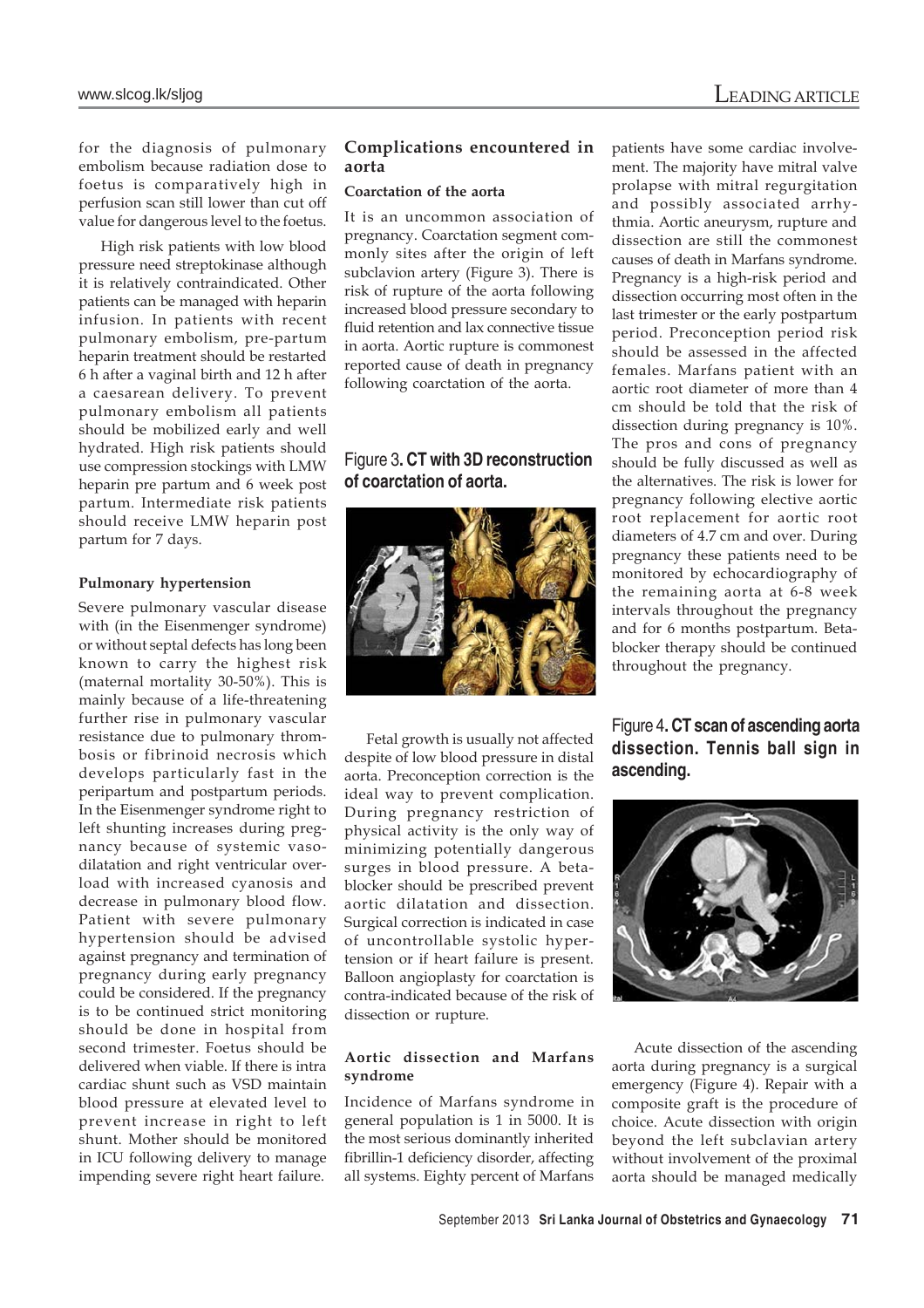and it can be followed by serial MRI. Progressive dilatation to 5 cm or more, recurrent pain, or signs consistent with fresh dissection such as the development of organ or limb ischaemia, are all indications for repair. The baby, if viable, should be delivered by caesarean section before going on to bypass. During delivery the second stage should be expedited. The woman may be allowed to labour on her left side or in a semi-erect position to minimize stress on the aorta. If the aortic root diameter is 4.5 cm or greater caesarean delivery is advised.

# **Stenotic heart valve disease**

Rheumatic heart valve disease remains a major problem for public health in developing countries. Obstructive and regurgitant valve diseases are common in young pregnant women.

In pregnancy a fixed obstruction, like severe mitral or aortic valve stenosis, may not be able to accommodate the increased cardiac output caused by increased plasma volume. Combined with the drop in peripheral vascular resistance there is a sharp increase in the transvalvular gradient which is poorly tolerated by pregnant mothers. The onset of functional worsening occurs most frequently during the second trimester when the volume reached the peak. For mitral valve it is further worsen by shortened

diastolic filling time by tachycardia contributing to further congestion in left atrium.

# **Mitral stenosis**

In patients with a mitral valve area  $\leq 1.5$  cm<sup>2</sup> (or 1 cm<sup>2</sup>/m<sup>2</sup> of body surface area) pregnancy carries a risk of pulmonary oedema, congestive heart failure (CHF), arrhythmia and intrauterine growth retardation. In severe mitral stenosis, even if the patient was totally asymptomatic before pregnancy or during the first trimester the mean transmitral gradient and pulmonary artery pressure should be measured by Doppler echocardiography at three and five months and monthly thereafter.

In mothers who have symptoms or estimated systolic pulmonary artery pressure >50 mmHg medical treatment with beta blockers should be started to prolong the diastolic filling time. Choice of selective agents such as atenolol or metoprolol limits the risk of interaction with uterine contractions. Digoxin also helps to control the heart rate. Diuretics need to be added if signs of pulmonary congestion persist. If the patient still has symptoms and/or pulmonary hypertension percutaneous balloon mitral valvotomy (PMV) has now replaced surgery (Figure 5). PMV is not recommended prophylactically or in patients who have severe mitral stenosis but no pulmonary hypertension and good functional tolerance. If valve is not suitable for PMV closed mitral valvotomy has been considered the procedure of choice during pregnancy.

# **Aorticvalve stenosis / left ventricular outflow tract obstruction (LVOT obstruction)**

A fixed outflow tract resistance may not be able to accommodate the increased cardiac output caused by increased plasma volume. This can lead to heart failure with a detrimental rise in left ventricular pressure and pulmonary capillary pressures leading to pulmonary congestion and low output. Mild or moderate aortic stenosis tolerates well during pregnancy. In severe aortic stenosis termination of the pregnancy is recommended. If pregnancy continues monitor systemic pressure and the ECG, as changes can indicate the appearance or worsening of left ventricular overload. Delivery is safe in patients whose functional tolerance is good. During pregnancy if patients remain severely symptomatic, in particular if they have signs of heart failure, aortic stenosis should be relieved before delivery. Aortic balloon valvuloplasty is beneficial to avoid valve replacement surgery. This procedure is best performed in the second trimester when embryogenesis is complete and to avoid any negative effect of ionic contrast agents on the foetal thyroid late in gestation. If calcified aortic valve or there is significant aortic regurgitation surgery is the alternative. Cardiopulmonary by-pass has a foetal mortality of 20%. When fetus is viable deliver the baby by caesarean section before the cardiac surgery.

### **Pulmonary valve stenosis / RVOT obstruction**

Right ventricular outflow tract (RVOT) obstruction tends to be well tolerated during pregnancy despite the gestational volume overload imposed on an already pressure-loaded right ventricle. However, rarely when the stenosis is severe, pregnancy may

# Figure 5**. Rheumatic mitral valve and balloon valvuloplasty.**



**72 Sri Lanka Journal of Obstetrics and Gynaecology** September 2013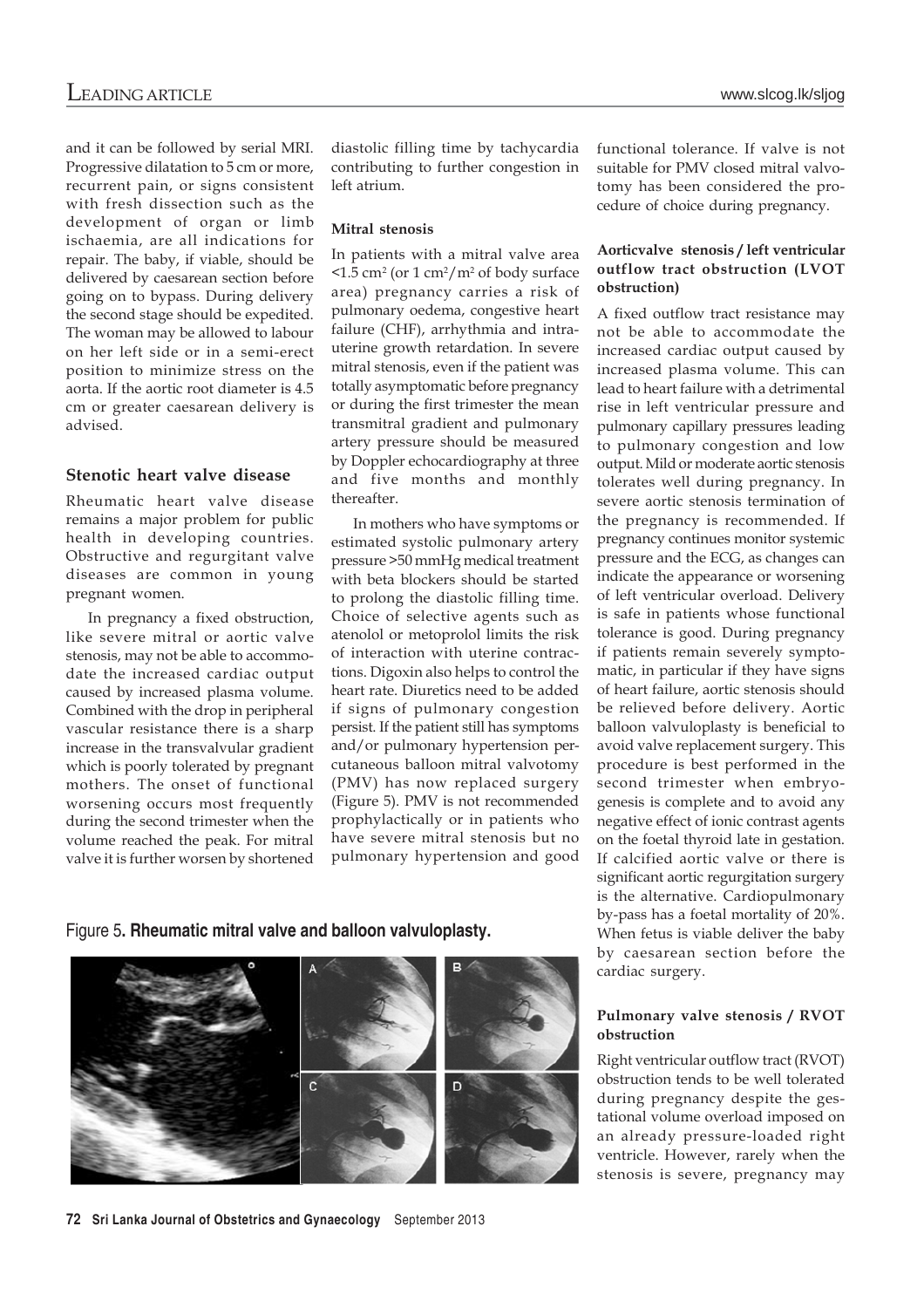precipitate right heart failure. Mothers with pulmonary stenosis tolerate pregnancy without events. In severe pulmonary valvular stenosis if mother is symptomatic with right ventricular failure, balloon valvulotomy is the option of choice.

# **Regurgitant valve lesions**

Unlike obstructive lesions regurgitate lesions are well tolerated during pregnancy. The increase in blood volume and cardiac output will increase the volume overload and worsen the valvular regurgitation but the decrease in systemic vascular resistance promote forward flow and reduces the regurgitant fraction which compensates in part for this. In aortic regurgitation the shortening of diastole due to increase pulse rate in pregnancy also contributes to a reduction in the regurgitant volume. In mitral and aortic regurgitation patients may develop progressive CHF, particularly during the third trimester when volume overload override the compensation by decrease vascular resistance. They need diuretics and vasodilators to reduce afterload even further unless blood pressure is low. Angiotensin receptor antagonists and ACE inhibitors are contraindicated and the only available vasodilators are nitrates and the dihydropyridine calcium-channel blockers like nifidipine. Vaginal delivery may be carried out safely in most patients, even those who have experienced transient heart failure.

# **Heart valve prostheses**

Prosthetic heart valves pose two main concerns during pregnancy. Firstly, increase risk of valve thrombosis due to hypercoagulable state exists throughout pregnancy. Secondly, treatment with vitamin K antagonists wafarin cross the placenta and increase the risk of early abortion, embryopathy and prematurity. The overall risk of valve thrombosis seems to be around 5% in patients who receive vitamin K antagonists between the sixth and the twelfth weeks, the risk is dose related. During pregnancy vitamin K antagonists can be used during the second and third trimester. They should be replaced by percutaneous or intravenous heparin at the 36th week to avoid the risk of neonatal intracranial haemorrhage during delivery. The alternative is elective caesarean section at 36 weeks. It is sensible because it minimizes the period on heparin.

There is no consensus regarding treatment during the first trimester. The continuation of a Vitamin K antagonist allows safe and stable anticoagulation for the mother. Recent data suggest that the risk of abortion or embryopathy is very low in patients who take ≤5 mg of wafarin per day. The alternative is to use subcutaneous unfractionated heparin during the first trimester, particularly between the sixth and twelfth week particularly in patient who takes > 5mg of wafarin. This regimen decreases the risk of embryopathy to zero only if heparin is started before the sixth week. Low-molecular weight heparin has advantages over unfractionated heparin as it provides a more stable anticoagulation level. Despite of anticoagulation regimen, patients with a mechanical prosthesis in pregnancy is associated with a maternal mortality between 1 and 4%, mainly due to valve thrombosis while on heparin therapy (Figure 6). In young females with severe valvular heart disease valve repair is beneficial than valve replacement before conception and biological valves should be considered for replacement. Not with standing greater haemodynamic stress vaginal delivery under epidural analgesia is safe in patients with heart valve disease provided they are in stable condition. To shorten the total duration of labour particularly assisting the second stage may be helpful. Caesarean section has the advantage of avoiding the physical stress of labour, but it is not free from haemodynamic consequences related to anesthesia and assisted ventilation. In patients on anticoagulant therapy, heparin should be withdrawn 4 h before caesarean section or at the onset of labour and resumed 6-12 h after either surgical or vaginal delivery. Breast-feeding can be encouraged in women taking anticoagulants as heparin is not secreted in breast milk and the amount of warfarin is low. In high-risk patients with previous endo-carditis or heart valve prostheses, prophylactic antibiotic-treatment should be given at the beginning of labour and during delivery.

Figure 6**. Prosthetic valve (A) and prosthetic valve thrombosis (B).**

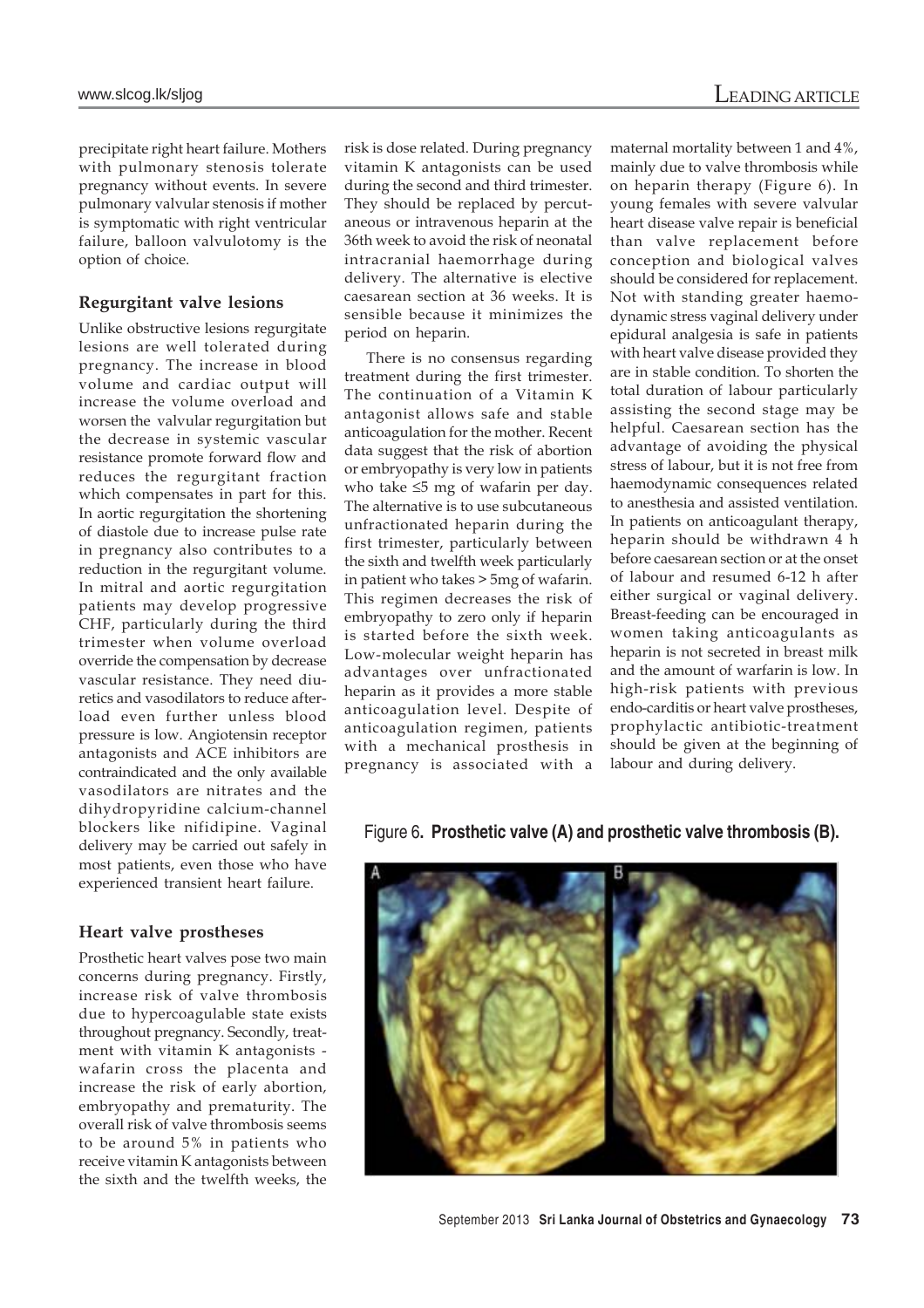# **Cardiomyopathy**

# **Peripartum cardiomyopathy**

Peripartum cardiomyopathy could be suspected in case of unexplained left ventricular systolic dysfunction which is confirmed by echocardiography and develops in the last month prenatally or within five months of delivery. Cardiac biopsy usually shows acute myocarditis if it is performed early after onset. The cause is unknown but possibly an immune reaction to the 'foreign' fetus. The most frequent time of presentation is during the first few days postpartum. Less severe cases require standard therapy for heart failure and their left ventricular function should be followed-up carefully. During pregnancy, ACE inhibitors, ARBs and renin inhibitors are contraindicated because of fetotoxicity. When ACE inhibitors are needed during breastfeeding, benazepril, captopril, or enalapril should be preferred. Hydralazine and nitrates can be used instead of ACE inhibitors/ ARBs for afterload reduction. B-Blocker treatment is indicated for all patients with heart failure, if tolerated. Selective drugs (i.e. metoprolol) should be preferred. Anticoagulants are important as the risk of systemic embolism is high. The addition of bromocriptine to standard heart failure therapy has beneficial effects on ventricular EF and clinical outcome in women with acute severe PPCM. Failure may be fulminating and require inotropes, dopamine and levosimendan can be used if inotropic drugs are needed. Ventricular assist device or even transplantation may be necessary in some patients.

# **Dilated cardiomyopathy (DCM)**

Patients with DCM should be advised against pregnancy because of the high chance of deterioration both during gestation and peripartum. If becomes pregnant, termination should be advised if the ejection fraction is <50% and/or the LV dimensions are definitely above normal. If termination is refused the patient must be seen frequently and LV function checked by echo. For heart failure standard medical therapy should be continued without both ACE inhibitors and angiotensin II antagonists as they are contra-indicated.

# **Hypertrophic cardiomyopathy**

Hypertrophic cardiomyopathy is an autosomal dominant disorder affecting cardiac myocytes-sarcomere protein. This will cause disorganized myofibriler arrangement. It starts to manifest as a focal involvement in LV muscle mass in hypertrophic pattern. It commonly affects the septum and sometimes causing obstruction to the left ventricular outflow tract. During the pre conception period in the absence of a family history of sudden death, asymptomatic patients can be told that their risks are low and that pregnancy is usually completed successfully. After the diagnostic echo and an ECG, exercise testing and ambulatory ECG monitoring and genetic counseling are carried out. The genetic risk needs to be discussed including the phenomenon of anticipation, which determines an earlier onset and more severe form in succeeding generations in some families. During pregnancy betablockers should be continued and a small dose of diuretic may help but rest in conjunction with the betablocker to prevent tachycardia is essential in these rare high-risk patients. If atrial fibrillation (AF) develops anticoagulation is imperative preferable with low molecular weight heparin. If new onset AF fails to revert to sinus rhythm, DC reversion may be necessary after excluding left atrial thrombus. A beta-blocker will help control the ventricular rate in AF and to prevent recurrence. Patients with persistent arrhythmias, particularly symptomatic ventricular arrhythmias, which have developed during pregnancy, may need amiodarone despite the risk of inducing fetal hypothyroidism. The patient can go

through normal delivery with continuation of a beta-blocker and avoidance of systemic vasodilatation as it may cause under filling of LV cavity and increase LVOT gradient. Any blood loss should be replaced but care should be taken not to cause fluid overload in high-risk patients with very labile left atrial pressures.

# **Coronary artery disease**

Sudden severe chest pain in a previously fit pregnant woman needs exclusion of dissection of the aorta. If the pain is caused by myocardial infarction it is most likely that spontaneous dissection of a coronary artery has occurred. Coronary artery disease due to atheromatus disease is not very common in pregnancy like in general population. However, the increasing number of older age conception, diabetes, obesity, smoking (active or passive) and hypercholesterolemia makes pregnant women prone to this condition. Some uncommon causes such as Kawasaki disease with coronary aneurysm, coronary arteritis due to autoimmune vascular disease and congenital coronary anomalies complicate coronary artery disease and lead to myocardial infarction during pregnancy. During pregnancy treatment is to provide them with sufficient coronary flow reserve to carry them safely through the pregnancy. Aspirin, beta-blockers and calcium antagonists are sufficient. ACE inhibitors and statins are contraindicated during pregnancy. Exercise testing is important in assessing effectiveness of the therapy. If treatment is suboptimal, percutaneous intervention (PCI) can be performed with care to minimize the radiation dose to the fetus during second trimester. In an acute myocardial infarction, thrombolytics are not to be given although they are only relatively contraindicated in pregnancy. As there is a suspicion of dissection of aorta immediate coronary angiography is performed with a view to PCI and stenting.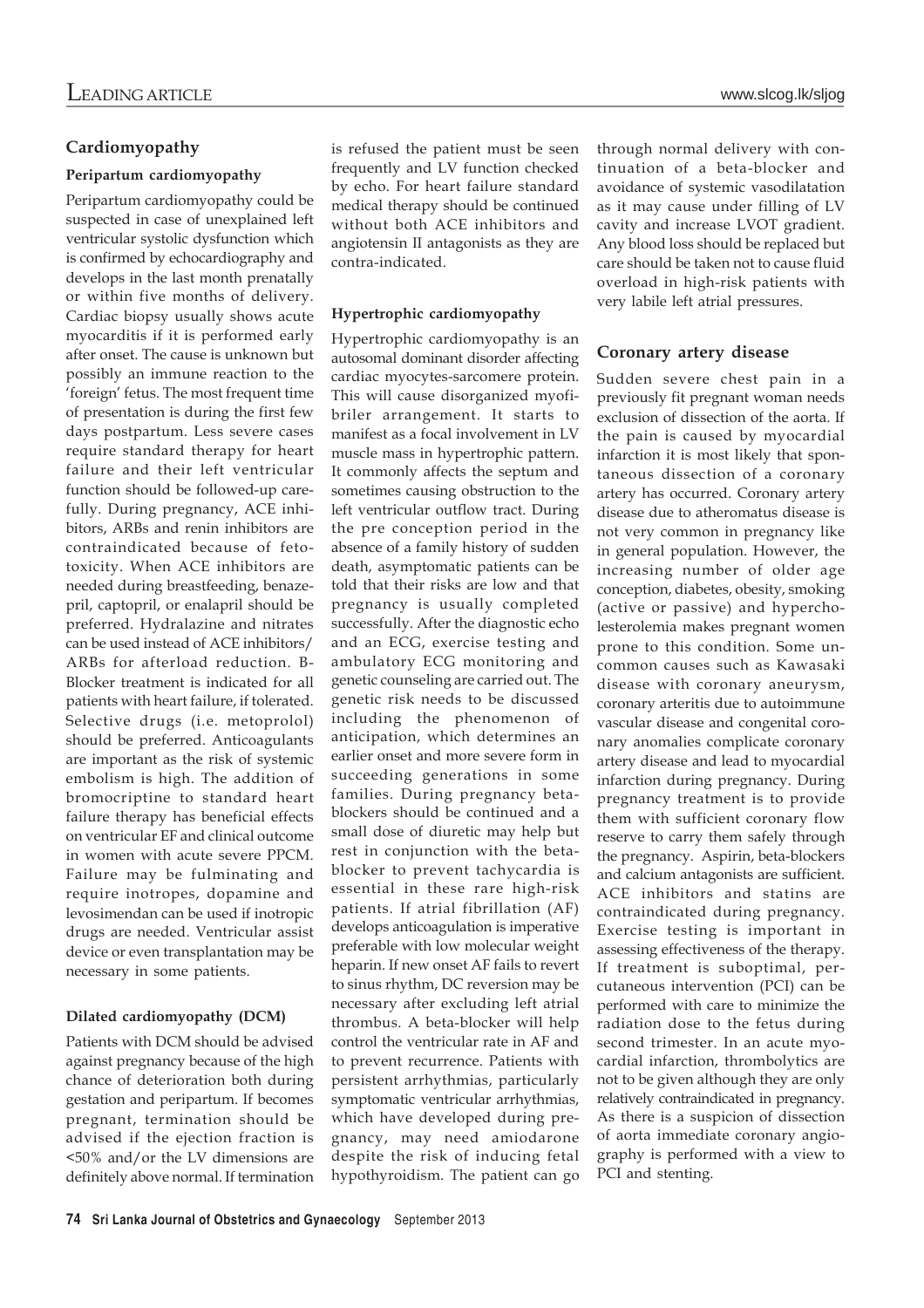# **Congenital heart disease**

# **Shunts**

Patients with small or moderate shunts without pulmonary hypertension such as ASD, VSD and PDA or mild or moderate valve regurgitation benefit from the decrease of systemic vascular resistance that occurs during pregnancy. These patients do not need any intervention.

### **Cyanotic heart disease**

The commonest cyanotic heart disease is Eisenmenger syndrome due to shunt reversal and tetrology of fallot, as they make it to adult life. The overall maternal mortality is around 2% with high risk of complications (30%) such as infective endocarditis, arrhythmias and CHF. The fetal prognosis is also very poor with a high risk of spontaneous abortion (50%), premature delivery (30-50%) and low-for-dates birth weight because maternal hypoxaemia impairs foetal growth. Thromboembo-lism is one of the risks in high-risk pregnancies and the use of pro-phylactic heparin should be consi-dered especially after surgical delivery and in the puerperium. Corrected congenital heart disease patients have good prognosis according to the degree of correction.

# *Treatment of high-risk patients*

Pregnancy is not recommended. If pregnancy occurs, termination should be advised as the risks to the mother are high (mortality 8-35%, morbidity 50%). Physical activity should be restricted and bed rest is recommended if symptoms occur. Oxygen should be given if hypoxaemia is evident. The patient should be hospitalized by the end of the second trimester and low molecular weight heparin administered subcutaneously, as prophylaxis against thromboembolism particularly in cyanotic patients. In severe cyanotic heart disease, monitoring of oxygen saturation is very important. Haematocrit and haemoglobin levels are not reliable indicators of hypoxaemia due to the haemodilution that occurs in pregnancy. If severe hypoxaemia is present and termination of pregnancy is refused some kind of shunt should be implanted if feasible to improve oxygenation.

### *Tetralogy of fallot*

The risk is high when oxygen saturation is <85%. The rise in blood volume and venous return to the right atrium with a fall in systemic vascular resistance increases the right to left shunt and cyanosis. Close monitoring of systemic blood pressure and blood gases during labour is needed and any further systemic vasodilatation (drug induced) should be avoided. In patients with significant residual RVOT obstruction, severe pulmonary regurgitation with or without tricuspid regurgitation and/or RV dysfunction, the increased volume load of pregnancy may lead to right heart failure and arrhythmias. This has to be anticipated and treated. All patients with tetralogy should have genetic counseling pre-conception with assessment in case of 22q11 deletion syndrome using fluorescent in situ hybridisation (FISH). In its absence the risk of defects in the fetus is low (about 4%).

# Figure 7**. Tetrology-pulmonary stenosis, right ventricular hypertrophy, overriding aorta, ventricular septal defect.**



## **Transposition of great arteries (TGA) – intra-atrial repair**

In women in functional class I-II pregnancy is usually well tolerated. Worsening of systemic ventricular function during or shortly after pregnancy occurred in 10% of the reported cases. They need heart failure therapy.

### **Transposition of the great arteries – congenitally corrected**

Women without significant other cardiac defects usually do well but problems can develop through failure of the systemic right ventricle with increasing regurgitation through its tricuspid atrioventricular valve.

# **Arrhythmias**

Both ectopic beats and sustained arrhythmias become more frequent during pregnancy. They are treated in the same way as outside pregnancy but as conservatively as possible reserving definitive treatment for later if it is safe to do so. All commonly used antiarrhythmic drugs cross the placenta. The pharmacokinetics of drugs is altered in pregnancy and blood levels need to be checked to ensure maximum efficacy and avoid toxicity.

### **Supra ventricular tachycardia**

Supraventricular tachycardias (SVT) are corrected by vagal stimulation or, failing that, intravenous adenosine rapid bolus. Electrical cardioversion is not contra-indicated and should be used for any sustained tachycardia causing haemodynamic instability and therefore threatening foetal security. Beta blocking drugs with beta-1 selectivity such as metaprolol, bisaprolol are the first choice for prophylaxis. If a class III agent is needed amiodarone is preferable to sotolol. Lesser amounts of amiodarone cross the placenta but long term use can cause neonatal hypothyroidism (9% of newborns), hyperthyroidism and goiter, so it should only be used when other therapy has failed<sup>1</sup>. Radio